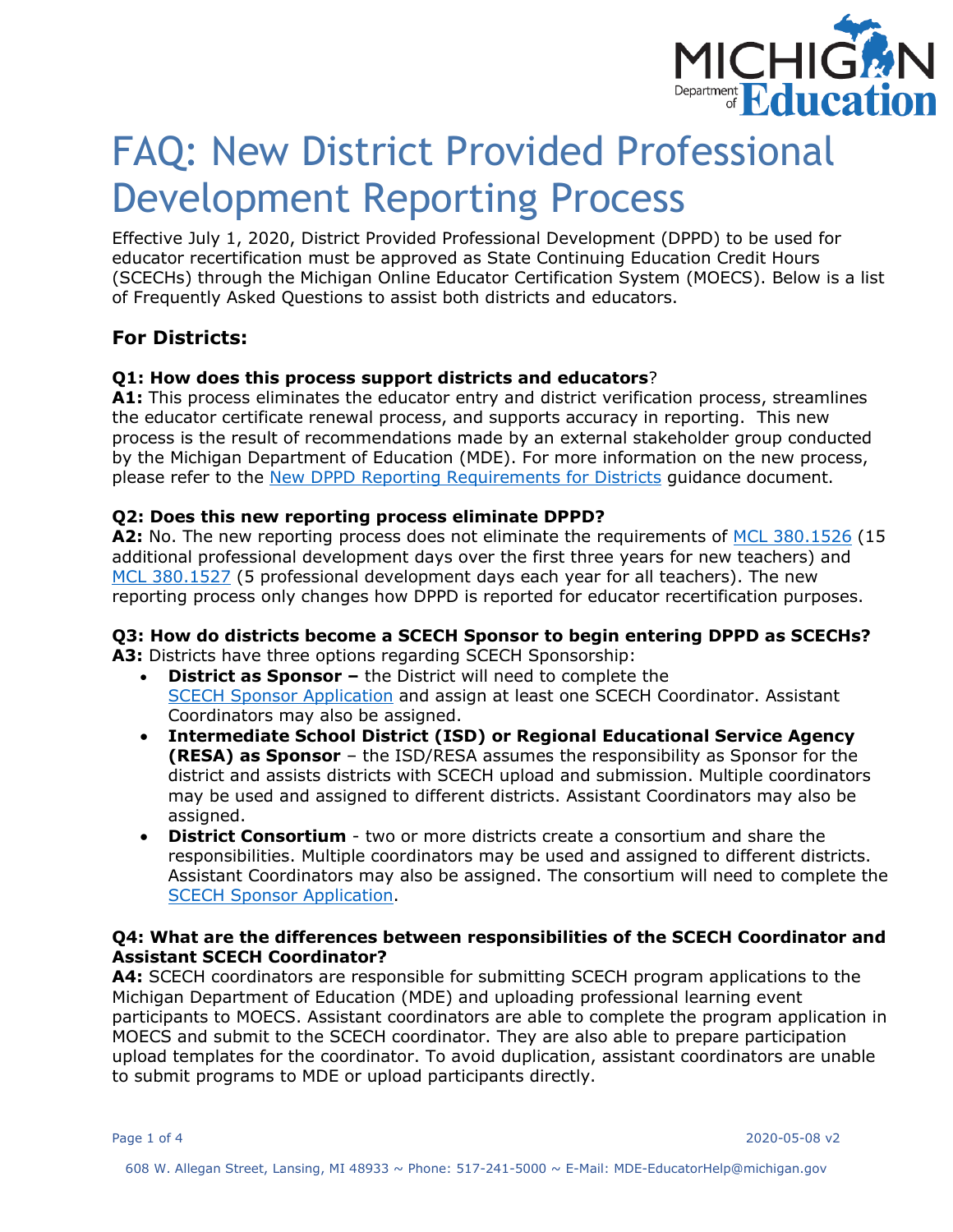# **Q5: How do I complete a SCECH Sponsor Application?**

**A5**: The [SCECH Sponsor Application,](https://www.michigan.gov/documents/mde/SCECH_Sponsor_Application_705994_7.pdf) once completed needs to be sent to [SCECH@michigan.gov.](mailto:SCECH@michigan.gov) For help completing the application, please view the instructional video: [Completing the SCECH Sponsor Application Instructional Video.](https://youtu.be/i7VU6F6NkhQ)

# **Q6: What options do districts have to enter DPPD programs into MOECS?**

**A6:** Districts have three options when entering DPPD as a SCECH Program:

- One yearlong DPPD program that includes all the professional development hours the district will offer for the entire school year.
- Multiple yearlong DPPD programs separated by categories (Ex: by content or building) that include all the professional development hours the district will offer for the entire school year.
- Individual programs for each half day/full day offering.

# **Q7: What types of hours can be included in a yearlong DPPD program?**

**A7:** A yearlong DPPD SCECH Program may include any planned DPPD hours that educators may use for recertification, including but not limited to professional learning communities (PLCs), mentoring, school committees, individualized DPPD, student teacher supervision, new teacher hours, etc. It should be noted that new teacher hours also need to be reported to the Registry of Educational Personnel (REP).

#### **Q8: How does a district submit a SCECH Program Application?**

**A8:** The SCECH Program Application can only be submitted by the SCECH Coordinator in MOECS. Once logged into [MOECS,](http://www.michigan.gov/moecs) the coordinator selects "Add New" from the "All Applications" screen to access the application. Program applications should be submitted at least 30 days prior to the event to ensure approval. If entering a yearlong DPPD program, the 30 days would only apply the one time before the beginning of the year (one month before your start date). As an example, a yearlong program beginning July 1 would need to be sent by June 1. For specific help on the application and details on what needs to be included in the application, please see the [SCECH Program Application Descriptions](https://michigan.gov/documents/mde/SCECH_Program_Application_Descriptions_678205_7.pdf) document or view the instructional video: [Submitting a SCECH Program Application Instructional Video.](https://youtu.be/ur44GKBJ6eg)

# **Q9: Does an agenda need to be uploaded to MOECS if submitting a yearlong DPPD Program Application?**

**A9:** No. If submitting a yearlong DPPD program, a general DPPD calendar (which may be subject to change) would need to be uploaded to the program application, not an agenda. Individual agendas should be kept on file for audit purposes.

# **Q10: How is SCECH program attendance uploaded to MOECS?**

**A10:** Only a coordinator may upload attendance to MOECS. Once logged in, the coordinator must select "Professional Learning Programs" from the left menu and then click on "Upload/Add" in the roster column of the appropriate program's row. SCECH Coordinators may enter participants by entire roster using the downloadable template or individually. Participants must be identified using their Personal Identification Code (PIC) number. Multiple participants and multiple dates, as well as the same participant using multiple dates may be entered into the same template for upload. For more information, please refer to the [Uploading SCECH Participants into MOECS](https://michigan.gov/documents/mde/Uploading_SCECH_Participants_in_MOECS_678223_7.pdf) guidance or view the [Uploading SCECH Program](https://gcc01.safelinks.protection.outlook.com/?url=https%3A%2F%2Fyoutu.be%2FbRs-VOFfy3E&data=02%7C01%7CSnitgenM1%40michigan.gov%7C79149c3314a346708e9b08d785917141%7Cd5fb7087377742ad966a892ef47225d1%7C0%7C0%7C637124732025631595&sdata=nssnvfBDIcBzjSK6VYOGFwh6w7z9MM39trjGHSQDZNw%3D&reserved=0)  [Participation in MOECS Instructional Video.](https://gcc01.safelinks.protection.outlook.com/?url=https%3A%2F%2Fyoutu.be%2FbRs-VOFfy3E&data=02%7C01%7CSnitgenM1%40michigan.gov%7C79149c3314a346708e9b08d785917141%7Cd5fb7087377742ad966a892ef47225d1%7C0%7C0%7C637124732025631595&sdata=nssnvfBDIcBzjSK6VYOGFwh6w7z9MM39trjGHSQDZNw%3D&reserved=0)

Page 2 of 4 2020-05-08 v2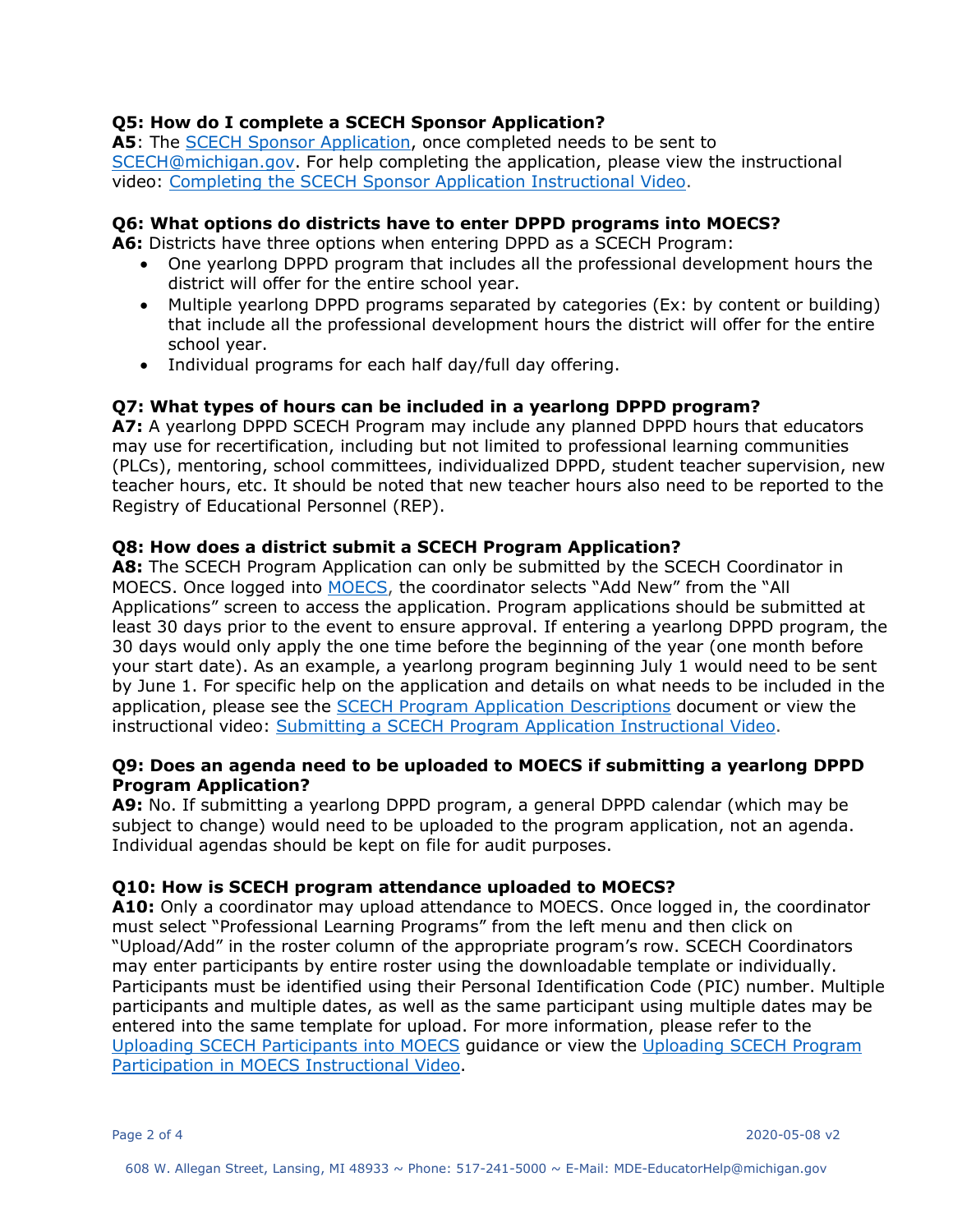# **Q11: How do educators receive the SCECH Credit?**

A11: Once attendance is uploaded, a program evaluation survey is automatically sent to each participant. After the educator completes the survey, SCECHs are awarded into the educator's MOECS account. Program evaluation surveys are sent to educators per upload. For example, if an educator is listed 5 different times on an upload template to 5 different dates, they would only receive one survey.

#### **Q12: May districts change the program evaluation survey questions?**

**A12:** Districts are unable to change the questions, but may add up to five additional questions to the survey by selecting "Add/Edit Evaluation Questions" from the menu in the Function column of the row of the appropriate program. Coordinators will be asked if they want to add questions when they click to upload participants.

#### **Q13: What documentation will districts need to keep for audit purposes?**

**A13:** Districts should maintain documentation demonstrating that the program took place, including agendas, sign-in sheets, reflections, etc.

#### **Q14: Can districts still provide individualized DPPD?**

**A14:** Yes, districts are still encouraged to offer individualized DPPD. Again, individualized DPPD hours can be uploaded through a generic yearlong DPPD program, in a separated yearlong program, or individually depending on district preference.

#### **Q15: Will districts still need to check individual Educator DPPD logs?**

**A15:** Yes, but only for DPPD that occurred prior to July 1, 2020, as this DPPD is still allowed to be used by educators for their next certificate renewal. Upon an educator's next renewal they will no longer be able to use DPPD activities occurring prior to that renewal date. Any DPPD occurring after July 1, 2020 will not be entered into MOECS by educators.

#### **Q16: Since DPPD is going to be entered as SCECHs, will all DPPD be eligible to count as Pupil Instructional Hours?**

**A16:** After July 1, 2020, all DPPD, once approved, will meet the SCECH requirement for instructional hours, but would have to meet all other requirements in law [\(MCL 388.1701\(10\)\)](http://www.legislature.mi.gov/(S(zhqwyh3mncrdjxmyiq4wl5gl))/mileg.aspx?page=getObject&objectName=mcl-388-1701) to be eligible to count as Pupil Instructional Hours. For more information, please view the [Pupil Accounting Manual](https://www.michigan.gov/mde/0,4615,7-140-6605-22360--,00.html) or previous communications from [November 16, 2019](https://www.michigan.gov/documents/mde/DPPD_Instructional_Time_671383_7.pdf) and [December 12, 2019.](https://www.michigan.gov/documents/mde/Qualifying_PD_Instructional_Hours_673768_7.pdf)

# **Q17: Considering the new requirements, can School Counselor PD hours also be entered into the same general yearlong program as other educators?**

**A17:** School counselors are required to accrue 150 education-related professional learning hours, 50 of which must be in specific categories (25 in college prep, 25 in career exploration, 5 of the career exploration hours specific to military options). If recording general hours (part of the other 100) then they may be uploaded into the general DPPD yearlong program. If offering DPPD in the specific categories, it would need to be a separate program under the School Counselor category to assign the appropriate types of hours. The counselor program could also be a yearlong program. Other educators would be able to partake in this program as well.

Page 3 of 4 2020-05-08 v2